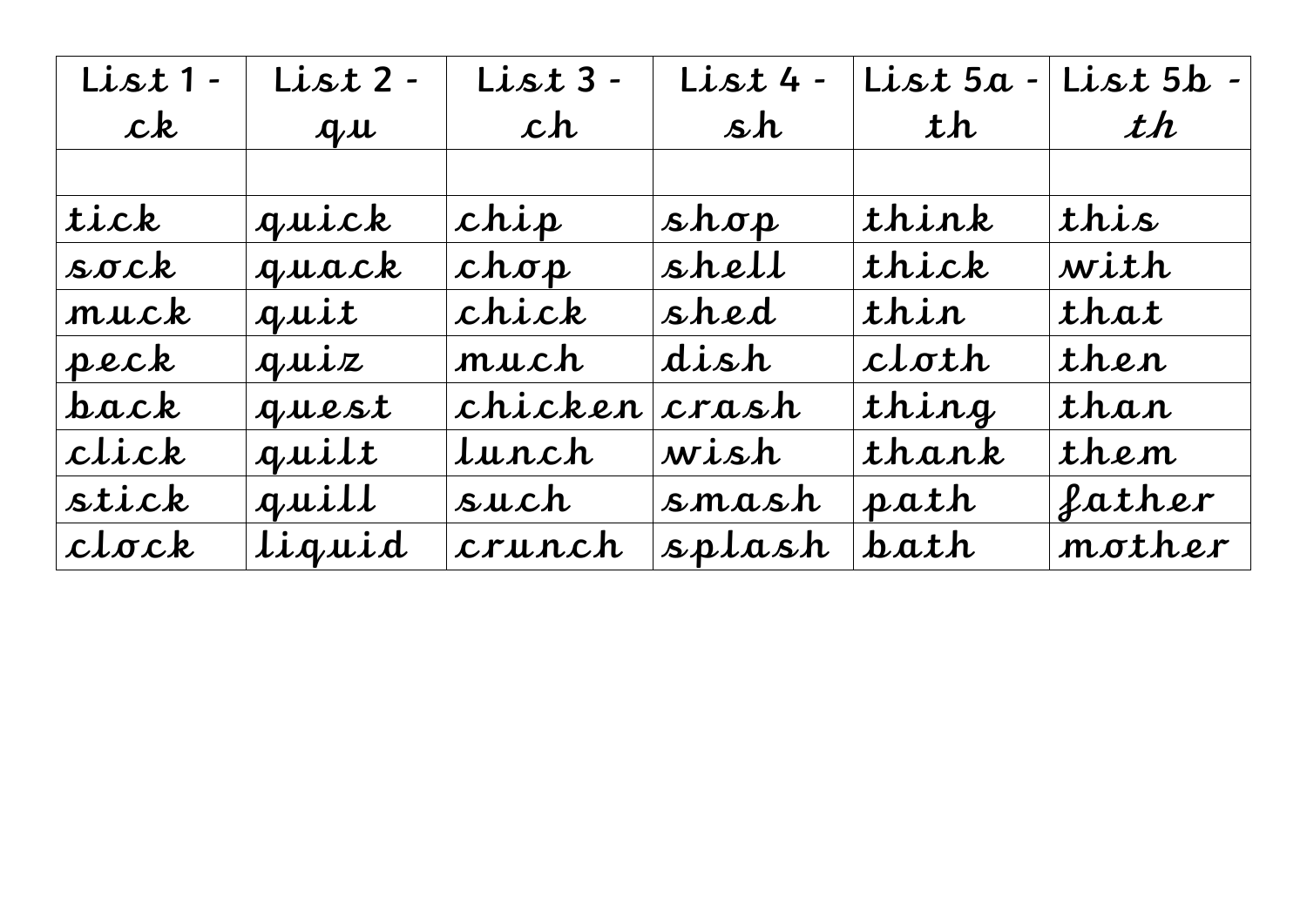| $6 - nq$         | $7 - e e$ | $8 - igh$ | $9 - \sigma a$           | $10 - ai$ | $11 - \sigma \sigma$                 |
|------------------|-----------|-----------|--------------------------|-----------|--------------------------------------|
|                  |           |           |                          |           | $(l\sigma nq)$                       |
|                  |           |           |                          |           |                                      |
| sing             | $S$ ll    | sigh      | $\Delta \sigma \alpha t$ | rain      | 200                                  |
| king             | feet      | night     | coat                     | sail      | food                                 |
| long             | sleep     | high      | road                     | train     | $S_{\text{O}}$                       |
| $\bm{b}$ ang     | three     | light     | $q \sigma \alpha t$      | wait      | room                                 |
| atong            | gueen     | Light     | $s \sigma a p$           | tail      | $\boldsymbol{m}$ oo $\boldsymbol{n}$ |
| swing            | green     | might     | moan                     | pain      | $t$ oo                               |
| clang            | tree      | right     | toast                    | snail     | zoom                                 |
| $s$ <i>pring</i> | cheek     | hright    | cloak                    | again     | smooth                               |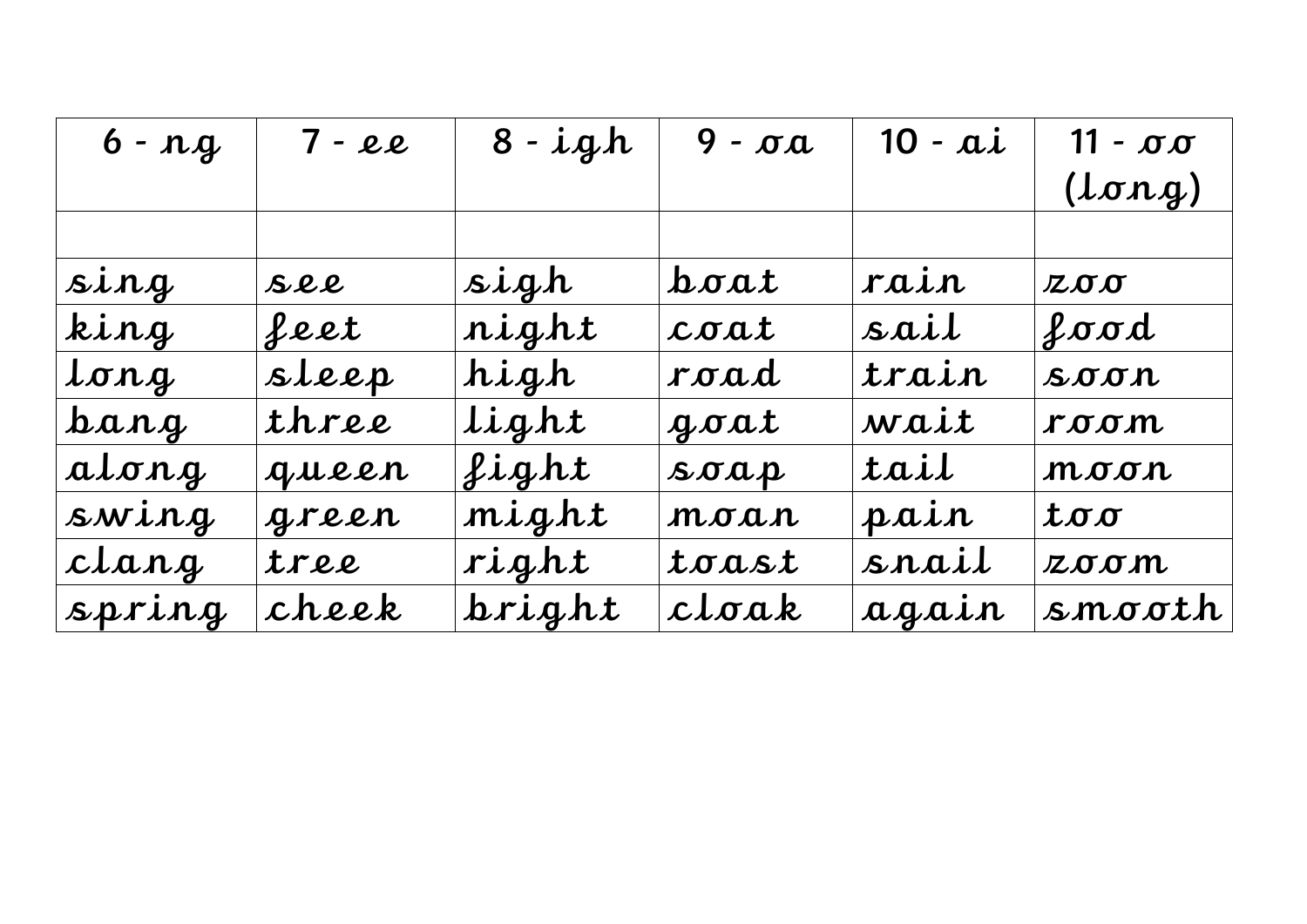| $11 - \sigma \sigma$                           | $12 - ar$ | $14 - \sigma w$ | $13 - \sigma i$   | $15 - \sigma r$ | $16 - ur$        |
|------------------------------------------------|-----------|-----------------|-------------------|-----------------|------------------|
| (short)                                        |           |                 |                   |                 |                  |
|                                                |           |                 |                   |                 |                  |
| $\ell$ oot                                     | bark      | now             | oil               | for             | $\ell$ ur        |
| $q \sigma \sigma d$                            | park      | owl             | $h$ oil           | for k           | $_{\text{burn}}$ |
| $to \sigma k$                                  | hard      | $h \sigma w$    | $\mathcal{L}$ oin | $S$ ort         | $_{\text{turn}}$ |
| $\mathbf{b} \sigma \mathbf{\sigma} \mathbf{k}$ | arm       | down            | $j$ oin           | barn            | hurt             |
| $L \sigma \sigma k$                            | parn      | town            | oink              | torn            | turn             |
| wood                                           | Larm      | $C$ rown        | toilet            | short           | curl             |
| hood                                           | garden    | clown           | $s$ <i>poil</i>   | torch           | church           |
| shock                                          | smart     | hrown           | point             | rorth           | $_{burst}$       |